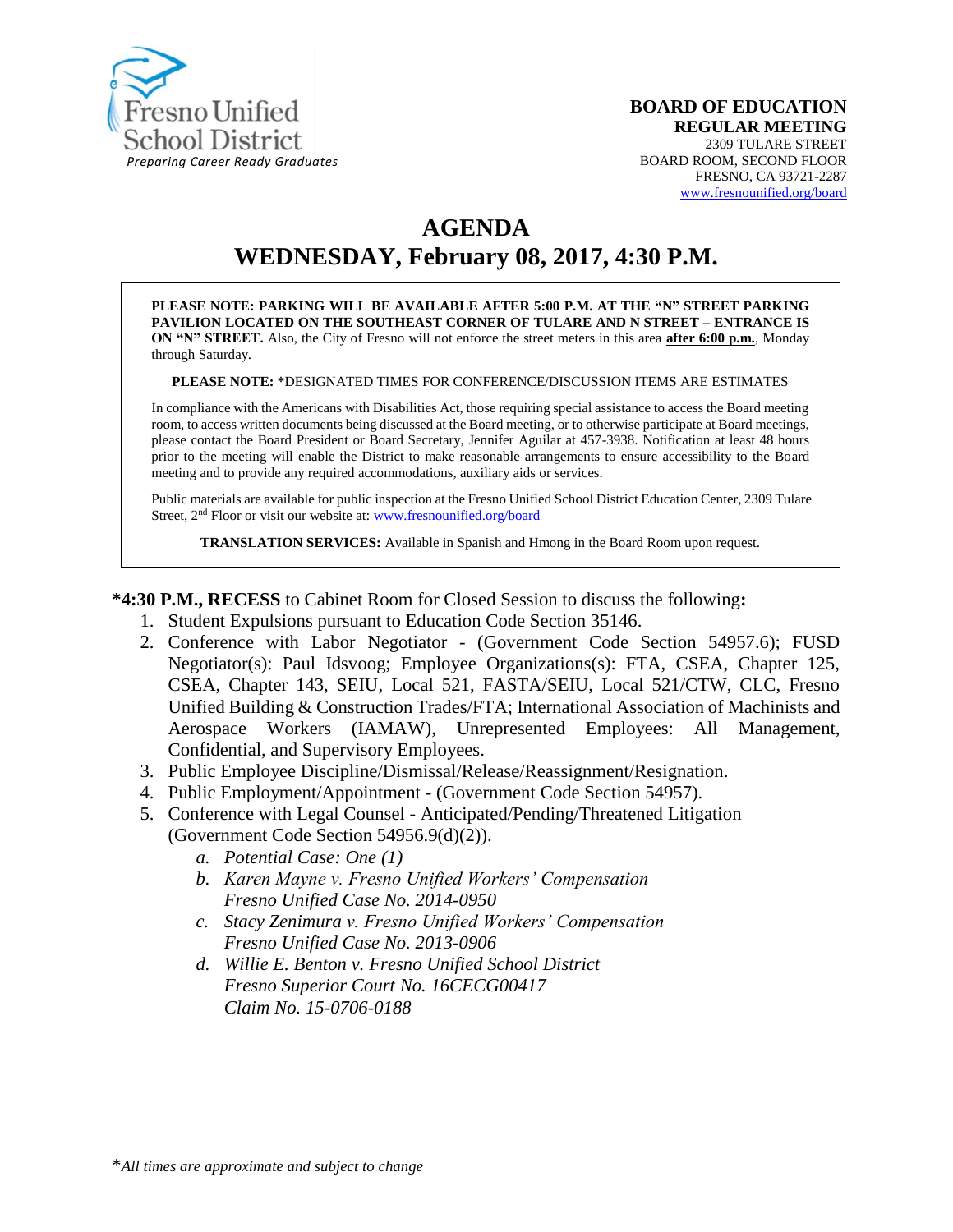# **5:30 P.M., RECONVENE** and report action taken during Closed Session, if any.

# **PLEDGE OF ALLEGIANCE**

Dana Wells, a community member that has had a positive impact at Hamilton, will lead the flag salute.

# **APPROVE Minutes**

Included in the Board binders are the draft minutes for the January 11, 2017 Regular Meeting, and January 12, 2017 Special Meeting. The Superintendent recommends approval. Contact person: Michael E. Hanson, telephone 457-3884.

# **HEAR Reports from Student Board Representatives**

An opportunity is provided to hear comments/reports from Student Board Representatives from Edison High School. Contact person: Kim Mecum, telephone 457-3731.

# **HEAR Report from Superintendent**

ALL CONSENT AGENDA items are considered to be routine by the Board of Education and will be enacted by one motion. There will be no separate discussion of items unless a Board member or member of the community so requests, in which event, the item(s) will be considered following approval of the Consent Agenda.

# **A. CONSENT AGENDA**

# **A-1, APPROVE Personnel List**

Included in the Board binders is the Personnel List, Appendix A, as submitted. The Superintendent recommends approval. Contact person: Paul Idsvoog, telephone 457-3548.

# **A-2, ADOPT Findings of Fact and Recommendations of District Administrative Board**

The Board of Education received and considered the Findings of Fact and Recommendations of District Administrative Panels resulting from hearings on expulsion and readmittance cases conducted during the period since the January 25, 2017, Regular Board meeting. The Superintendent recommends adoption. Contact person: Kim Mecum, telephone 457-3569.

### **A-3, APPROVE Independent Contractor Services Agreement with Fresno County Superintendent of Schools, Early Care and Education Department**

Fresno County Superintendent of Schools (FCSS), Early Care and Education Department along with Children Services Network and the Fresno Economic Opportunity Commission are participating in the Fresno Language Project under the David and Lucile Packard Foundation grant, Starting Smart and Strong Initiative. The services will support the innovative practices of the Fresno Language Project. The Superintendent recommends approval. Fiscal impact: Sufficient funds in the amount of \$25,000 are available in the David and Lucile Packard Foundation grant, Starting Smart and Strong Initiative Budget. Contact person: Kim Mecum, telephone 457-3731.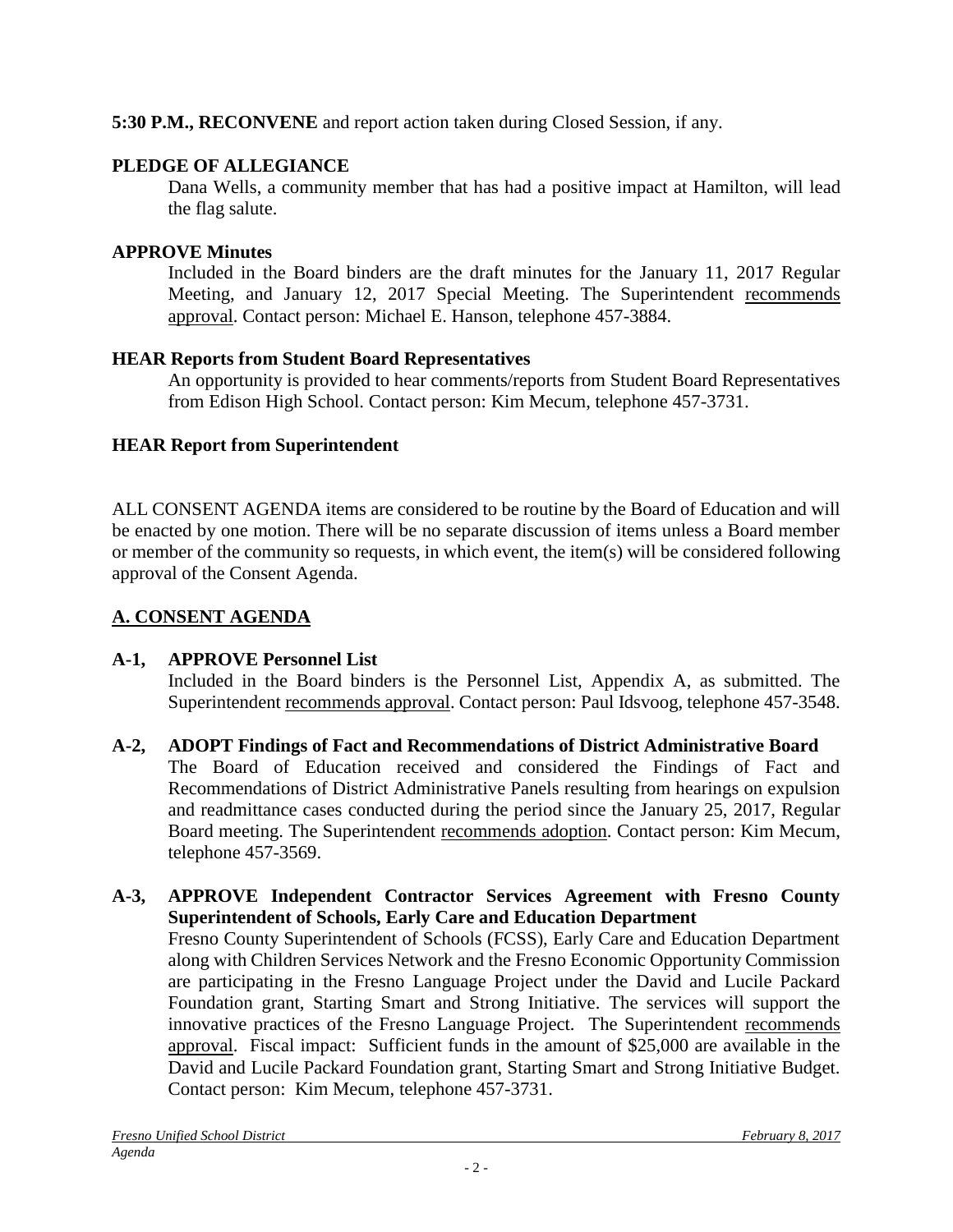### **A. CONSENT AGENDA** - *continued*

### **A-4, APPROVE Amendment to the Citizens' Bond Oversight Committee Bylaws to Include Oversight of Measure X Expenditures**

Included in the Board binders and recommended for approval are amended Bylaws of the Citizens' Bond Oversight Committee (CBOC) to reflect previous Board action to designate the CBOC with responsibility for expenditure oversight for Measure X as well as Measure Q. The recommended amended CBOC Bylaws also remove "Measure K" from the Bylaws, as all Measure K bond proceeds have been expended and there is no longer need for oversight. The CBOC reviewed and approved the recommended amendment to the Bylaws at the January 24, 2017 Oversight Committee meeting. The Superintendent recommends approval. Fiscal impact: There is no fiscal impact to the district. Contact person: Karin Temple, telephone 457-3134.

### **A-5, APPROVE Agreement with MGT of America to Conduct Facility Conditions Assessments of All Schools**

Included in the Board binders and recommended for approval is an agreement with MGT of America to conduct facility conditions assessments of all district schools. The agreement is in the amount of  $$359,863$  and is for the period February 9 – June 30, 2017. It is anticipated that the school site evaluations will be conducted in March and April with assessment reports to follow. The purpose of a facility conditions assessment is to objectively determine, using independent facilities experts and a standardized rating tool, the existing conditions of school buildings and grounds. Results of the facility conditions assessment will be combined with other factors/criteria to help guide the planning/prioritization of future Measure X projects. The Superintendent recommends approval. Fiscal impact: \$359,863 is available in the Measure X budget. Contact person: Karin Temple, telephone 457-3134.

## **A-6, APPROVE Use of Individual Piggyback Contracts in 2016/17**

Included in the Board binders and recommended for approval are piggyback contracts proposed for utilization during 2016/17. Piggybacking is authorized under Public Contract Code 20118 and is a best practice that takes advantage of competitive pricing from a contract formally bid by another school district or public agency. Approval does not commit the district to purchases or use of any specific contract. Purchases associated with piggyback contracts will be presented to the Board for ratification on a future purchase order report. The Superintendent recommends approval. Fiscal impact: Funding will be determined on a project-by-project basis. Contact person: Karin Temple, telephone 457- 3134.

### **A-7, APPROVE Award of Bid 17-15, Disposable Meal Trays**

Included in the Board binders is information on Bid 17-15 for disposable meal trays to serve school meals under the National School Breakfast Program and National School Lunch Program. The request for bid was lawfully advertised on December 15, 2016 and December 22, 2016. The bids were opened on January 5, 2017. Notifications were sent to nine (9) vendors, and the district received one (1) response. The bid is for a one-year term price agreement with the option to extend for two additional one-year periods.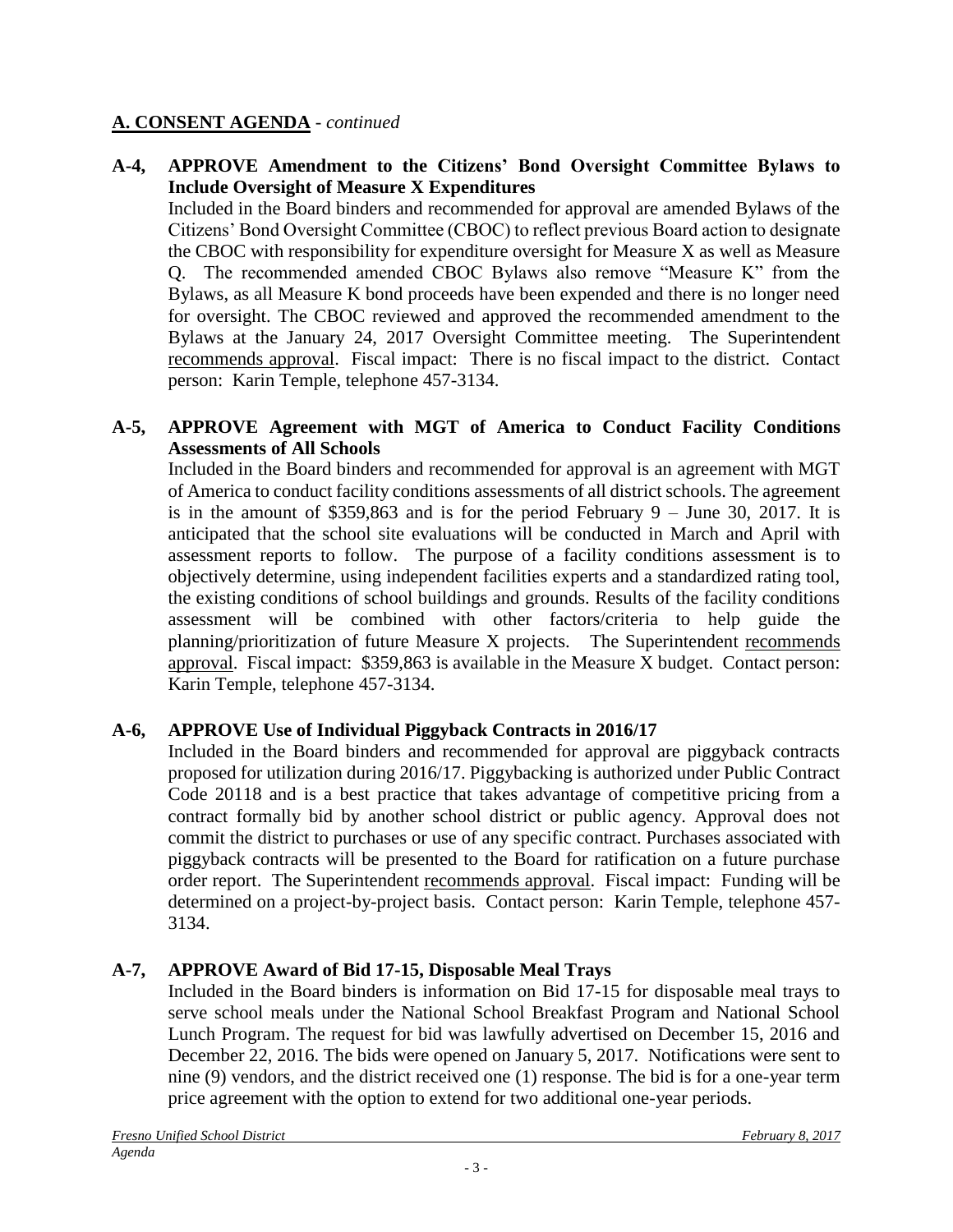### **A. CONSENT AGENDA** - *continued*

Staff recommends award to the lowest, responsive bidder:

Plastic Packaging Inc. (Sacramento, California) \$1,452,646

The Superintendent recommends approval. Fiscal impact:Sufficient funds of \$1,452,646 are available in the Food Services Department budget. Contact person: Karin Temple, telephone 457-3134.

## **A-8, DENY Claim #17-0103-0001**

Included in the Board binders is a Claim for Damages by a Minor, case #17-0103-0001. The Superintendent recommends that the Claim be denied and the matter referred to the district's Director of Benefits and Risk Management for further handling. Fiscal Impact: There is no fiscal impact to the district at this time. Contact person: Ruth F. Quinto, telephone 457-6226.

### **A-9, RATIFY Independent Contractor Services Agreement with Reading and Beyond for 2016/17**

Included in the Board binders is an independent contractor services agreement representing year two of a three-year agreement between Fresno Unified School District and Reading and Beyond. The agreement will continue a comprehensive literacy intervention program for students identified by Fresno Unified who are currently enrolled at Yokomi, Lowell and Jefferson Elementary, along with their K-12 household members. Additionally, students may be identified at each school site for support by the school principal. The Superintendent recommends ratification. Fiscal impact: Sufficient funds of \$691,435 have been set aside in the Title I budget for the Reading and Beyond Agreement. 50% upon approval and 50% only if target outcomes are achieved. Contact person: Bob Nelson, telephone 457-3657.

### **A-10, RATIFY Change Orders for the Projects Listed Below**

Included in the Board binders is information on Change Orders for the following projects:

- Bid 16-04, Robinson Elementary School New Kindergarten Building Construction Change Order 3: \$13,660
- Bid 16-21, Duncan Polytechnical High School Gymnasium New Cooling Addition Change Order 1: \$17,264
- Bid 16-23, Roosevelt High School Gymnasium New Cooling Addition Change Order 1: \$36,416
- Bid 16-27, McLane High School Gymnasium New Cooling Addition Change Order 1: \$5,245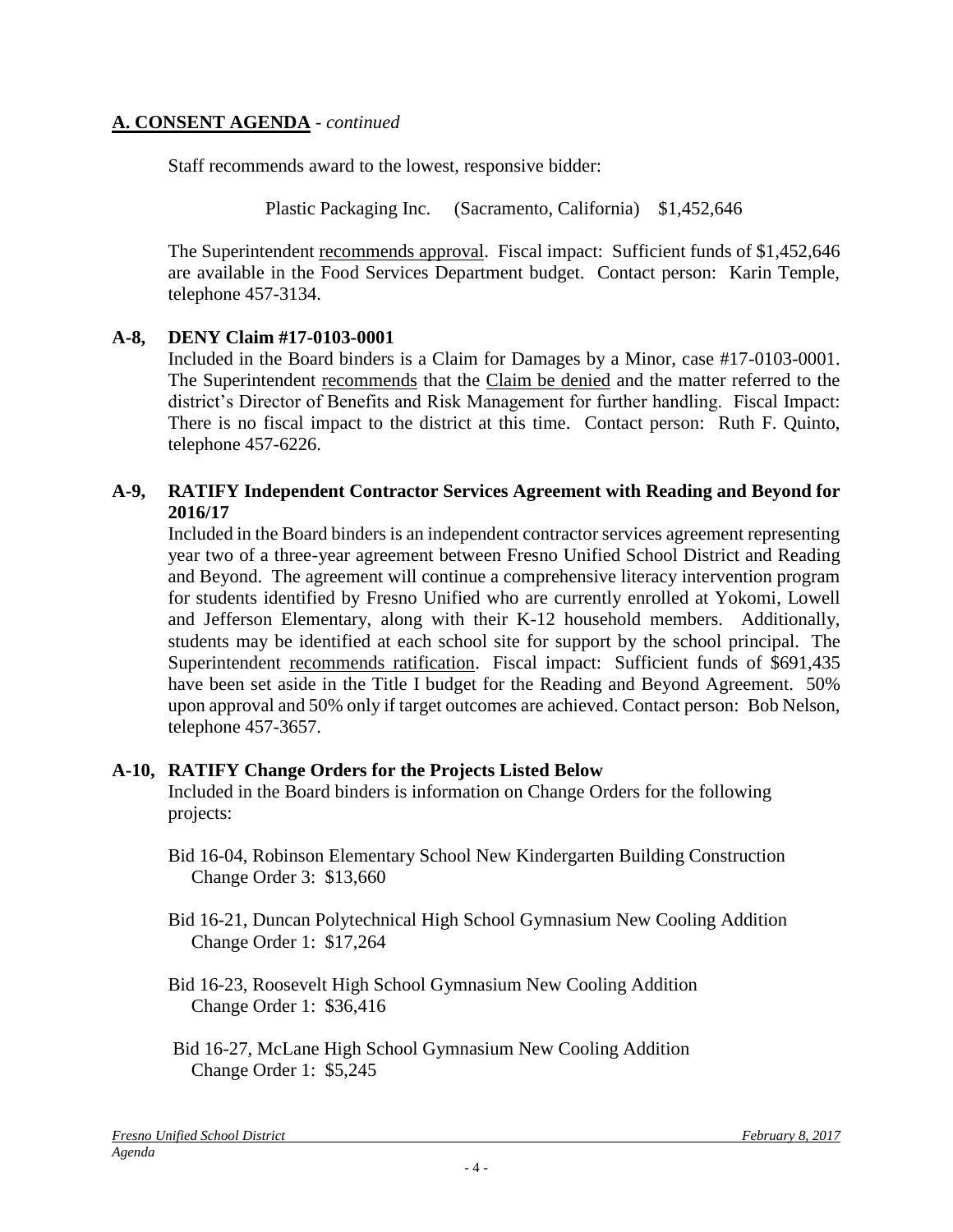### **A. CONSENT AGENDA** - *continued*

Bid 16-32, Summer 2016 Portable Classroom Relocation and Infrastructure Project Change Order 1 (Ayer): \$14,309 Change Order 2 (ATP): \$ 9,509 Change Order 2 (Bakman): \$ 1,006 Change Order 2 (Ewing): \$ 1,740 Change Order 2 (Patiño): \$ 1,175

The Superintendent recommends ratification. Fiscal impact:\$27,739 is available in the Capital Facilities fund (Bid 16-32), and \$72,585 is available in the Measure Q fund for all other listed projects. Contact person: Karin Temple, telephone 457-3134.

### **A-11, RATIFY the Filing of a Notice of Completion**

Included in the Board binders is a Notice of Completion for the following project, which has been completed according to plans and specifications:

#### **Bid 16-04 Robinson Elementary School New Kindergarten Building Construction**

| Presented for information only      |           |
|-------------------------------------|-----------|
| Original contract amount:           | 1,826,000 |
| Change order/s previously ratified: | 28,466    |
| Final contract amount:              | 1,854,466 |

The Superintendent recommends ratification. Fiscal impact:Retention funds are released in accordance with contract terms and California statutes. Funds are available in the Measure Q budget. Contact person: Karin Temple, telephone 457-3134.

#### **A-12, RATIFY Purchase Orders from November 1, 2016 through December 31, 2016**

Included in the Board binders is information on purchase orders issued from November 1, 2016, through December 31, 2016. Purchase orders for \$10,000 or more are presented first, followed by purchase orders for less than \$10,000. A list of purchase orders issued for Associated Student Body (ASB) accounts is also provided. The Superintendent recommends ratification. Fiscal impact: Funding is noted on the attached pages. Contact person: Karin Temple, telephone 457-3134.

### **END OF CONSENT AGENDA (ROLL CALL VOTE)**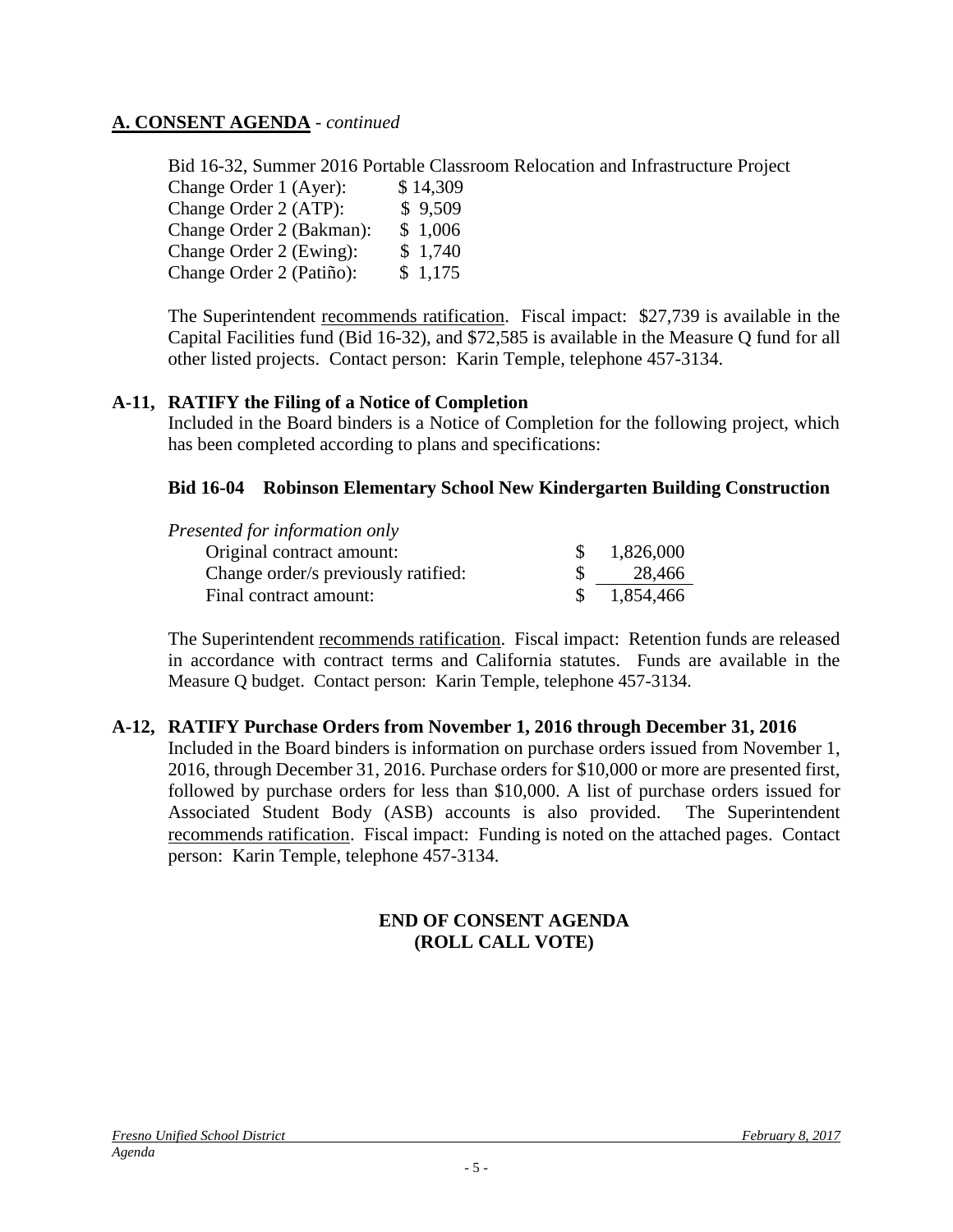# **UNSCHEDULED ORAL COMMUNICATIONS**

Individuals who wish to address the Board on topics within the Board's subject matter jurisdiction, but **not** listed on this agenda may do so at this time. While all time limitations are at the discretion of the Board President, generally members of the public will be limited to a maximum of three (3) minutes per speaker for a total of thirty (30) minutes of public comment as designated on this agenda. Any individual who has not had an opportunity to address the Board during this initial thirty (30) minute period may do so at the end of the meeting after the Board has addressed all remaining items on this agenda. Individuals with questions on school district issues may submit them in writing. The Board will automatically refer to the Superintendent any formal requests that are brought before them at this time. The appropriate staff member will furnish answers to questions. Please note that if you wish to address the Board on an agenda item, you should do so when that specific item is called.

# **B. CONFERENCE/DISCUSSION AGENDA**

## **6:00 P.M.**

## **B-13, PRESENT and DISCUSS the 2017/18 Strategic Budget Development**

At the January 25, 2017 Board of Education meeting, the 2017/18 Governor's Proposed Budget and the district's preliminary strategic budget development was discussed. On February 8, 2017, staff and the Board will continue budget development discussions. Fiscal impact: Not available at this time. Contact person: Ruth F. Quinto, telephone 457- 6226.

## **6:30 P.M.**

### **B-14, DISCUSS and APPROVE Award of Request for Proposals 17-12, School Based Health Care Provider Services for Various School Campuses**

It is recommended that the Board approve the award of Request for Proposals 17-12 for the provision of health services at district schools, to Clinica Sierra Vista (CSV). CSV is partnering with Valley Children's Healthcare to operate health and wellness centers at six district schools, to be implemented during 2017/18 and 2018/19. Addams, Bakman, Duncan, Sequoia, Sunnyside and Tehipite have been identified based on data specific to health indicators and access to healthcare, and site ability to accommodate a health center facility. School based health centers are an effective way to provide access to healthcare for students and families, in partnership with a federally qualified provider and with minimal district support. Research indicates a link between student success and access to healthcare. Key components of the recommended agreement with CSV are summarized in the Board binders. The entire agreement is available for review in the Board office. The Chief Operations Officer recommends approval. Fiscal impact: The recommended action has no immediate financial impact. As health centers are implemented, the cost for utilities (average \$4,400 per site annually) and school nursing staff (average \$108,000 per site annually) will be included in future budget requests. Contact person: Karin Temple, telephone 457-3134.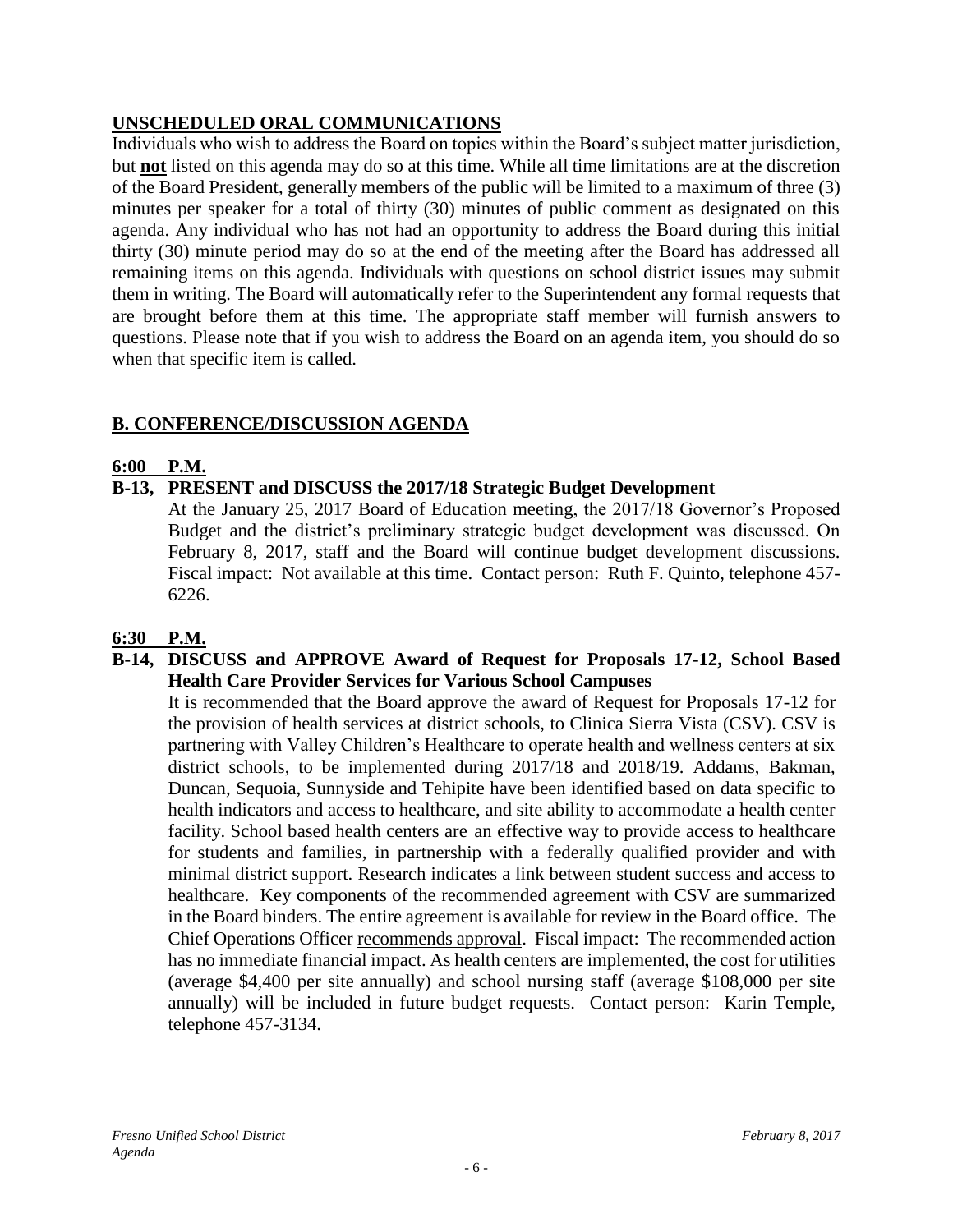### **B. CONFERENCE/DISCUSSION AGENDA** - *continued*

### **7:00 P.M.**

### **B-15, DISCUSS and DECIDE in the Matter of the Charter Renewal Petition for Valley Preparatory Academy**

Valley Preparatory Academy Charter (Valley Prep or VPA) has delivered a renewal petition to the district seeking authorization to operate July 1, 2017 through June 30, 2022. Valley Prep is currently serving approximately 365 students in grades transitional kindergarten through eight. The school is located at 4221 N. Hughes Ave. in Fresno. Fiscal impact: The estimated fiscal impact for year one is \$2,830,708. Contact person: Kim Mecum, telephone 457-3731.

### **7:15 P.M.**

**B-16, PRESENT and DISCUSS Expansion of the Partnership Between State Center Community College District and Fresno Unified School District for the Design Science High School Program, and Approve Allocation of Funding for a New Facility** Staff and Fresno City College leadership will present for Board discussion, plans to expand the partnership between Fresno Unified and the State Center Community College District (SCCCD) related to the Design Science High School program. The expanded partnership will include relocating Design Science from temporary facilities to a permanent facility on the Fresno City College (FCC) campus. In addition, it is recommended that the Board approve allocating \$6 million, previously set aside in the General Fund Reserve, as the district's contribution to future construction of the new Design Science facility. Fiscal impact: \$6,000,000 is available in the General Fund Reserve, earmarked for a new CTE facility. Contact person: Karin Temple, telephone 457-3134.

### **7:30 P.M.**

### **B-17, DISCUSS Process for Selection of Superintendent Search Firm**

At the request of Board President Ashjian, the Board is presented an opportunity to discuss the process for selection of an educational leadership search consultant to conduct the recruitment for a new superintendent and to allow for community discussion on the matter. Given that this professional service is exempt from formal bidding requirements and that relatively few firms are qualified to perform the service, it is recommended that the informal process outlined in the Board binders be facilitated by the Purchasing Department. Fiscal impact: The recommended discussion results in no financial impact to the district. Contact person: Karin Temple, 457-3134.

## **7:45 P.M.**

**B-18, DISCUSS and APPROVE the Appointment of a Community Member to the JPA Board of Directors for the Center for Advanced Research and Technology by the Board of Education of Fresno Unified School District**

An opportunity is provided for the Board of Education to discuss and appoint a community member to the JPA Board of Directors to the Center for Advanced Research and Technology. The Board President recommends approval. Fiscal impact: There is no fiscal impact to the district. Contact person: Bob Nelson, telephone 457-3657.